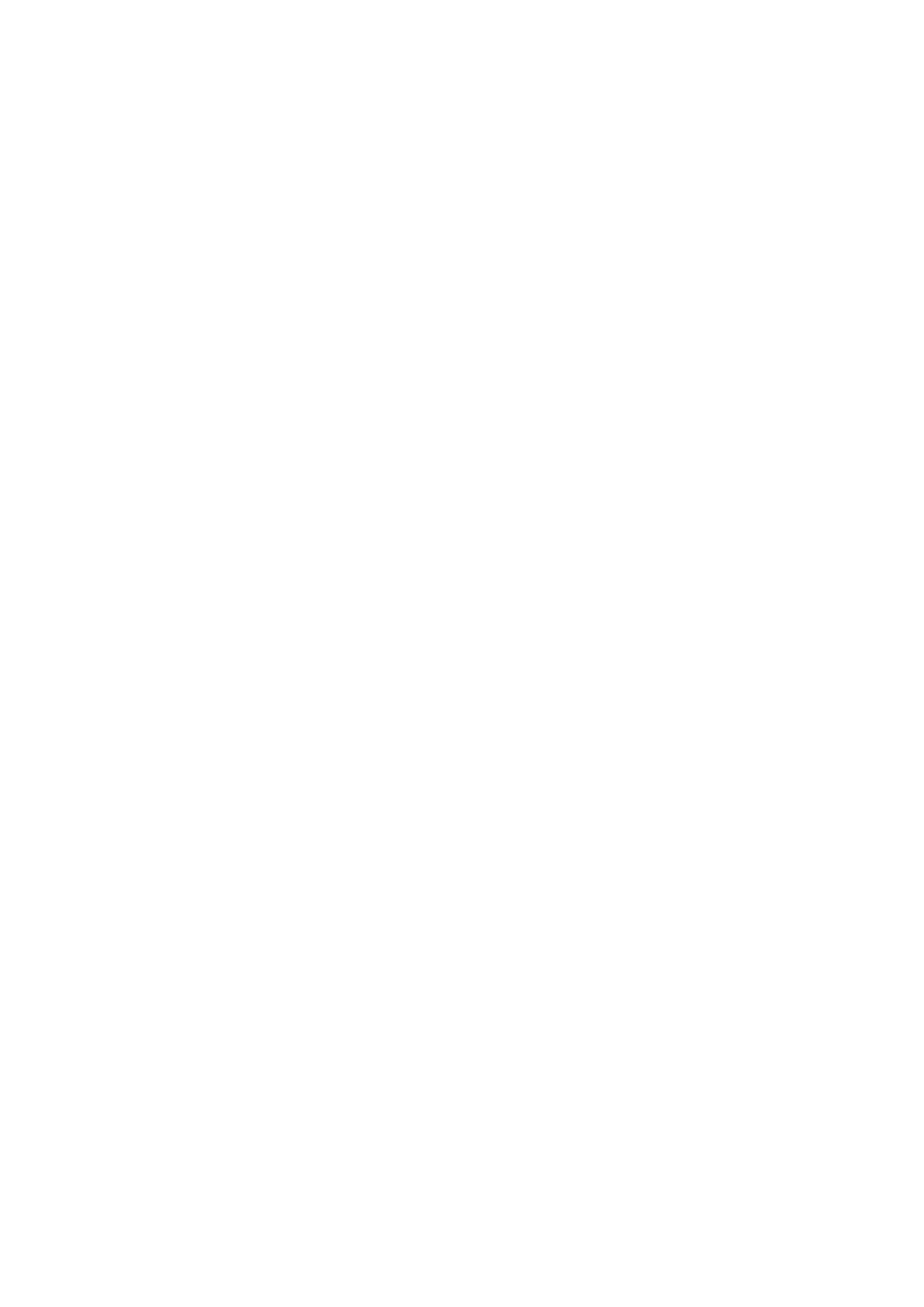*I certify that this public bill, which originated in the Legislative Assembly, has finally passed the Legislative Council and the Legislative Assembly of New South Wales.*

> *Clerk of the Legislative Assembly. Legislative Assembly, Sydney, , 2011*



New South Wales

## **Library Amendment Bill 2011**

Act No , 2011

An Act to amend the *Library Act 1939* to authorise local councils to enter into arrangements for the provision, control and management of libraries and library services.

*I have examined this bill and find it to correspond in all respects with the bill as finally passed by both Houses.*

*Assistant Speaker of the Legislative Assembly.*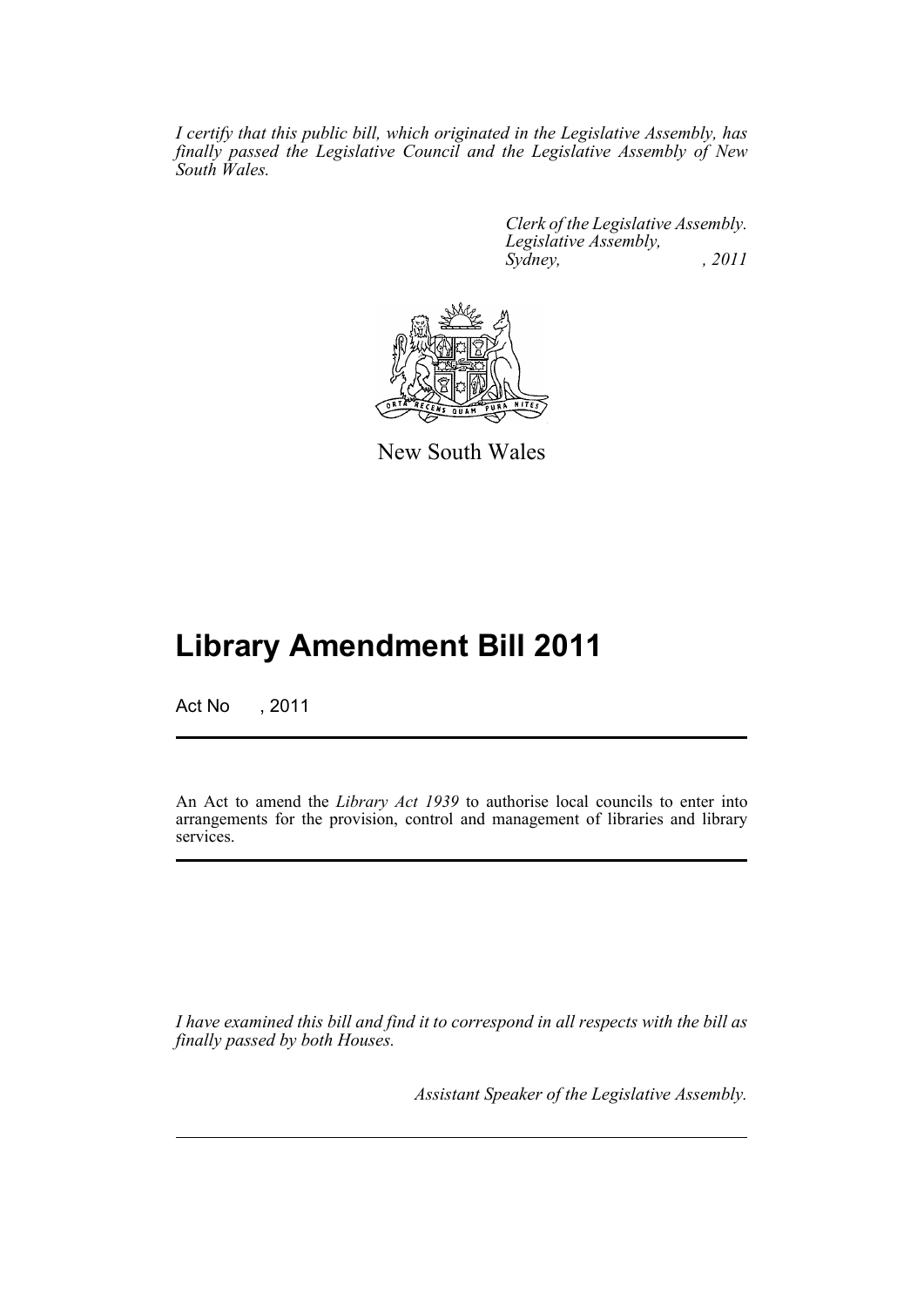Clause 1 Library Amendment Bill 2011

## <span id="page-3-0"></span>**The Legislature of New South Wales enacts:**

## **1 Name of Act**

This Act is the *Library Amendment Act 2011*.

## <span id="page-3-1"></span>**2 Commencement**

This Act commences on the date of assent to this Act.